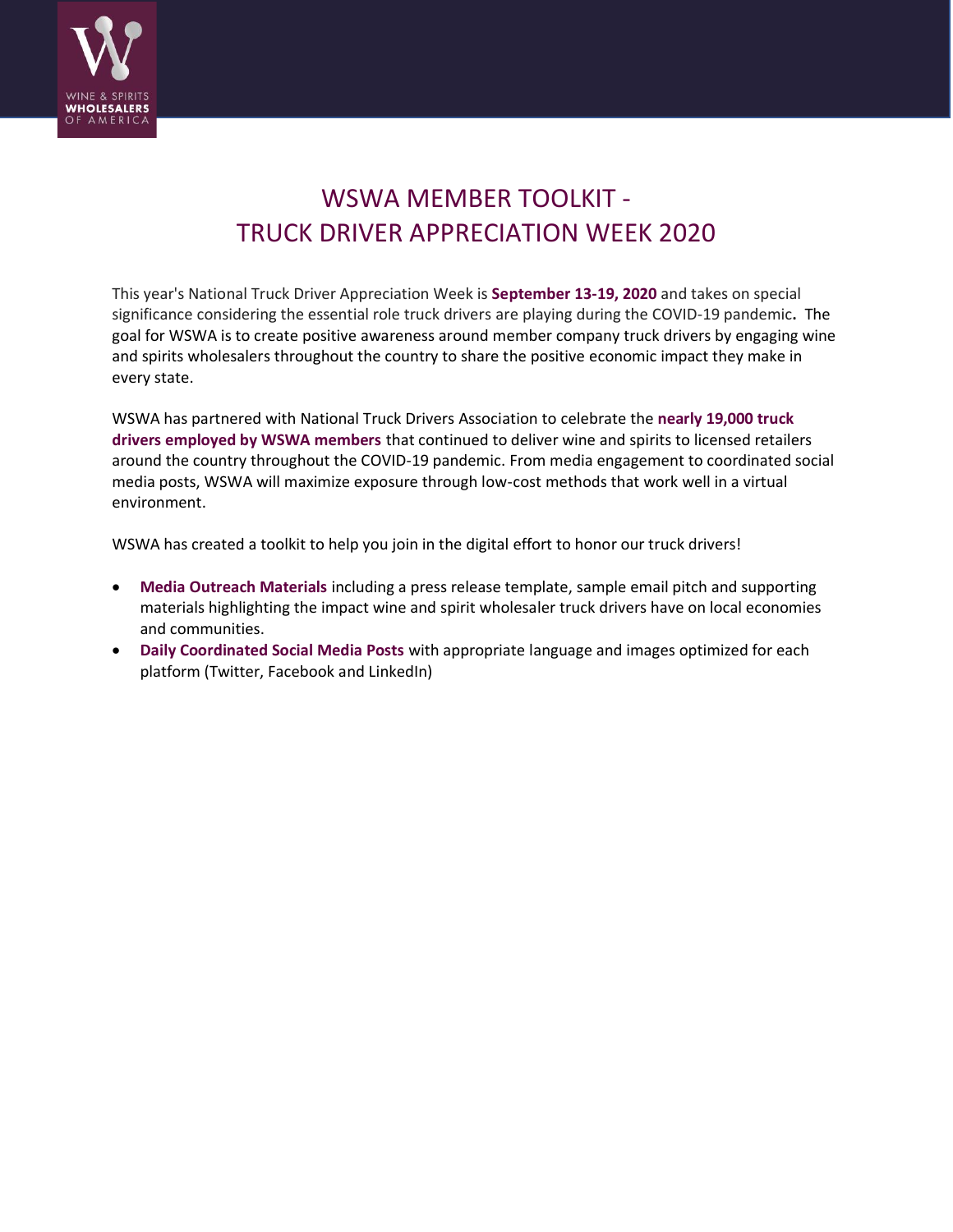

## MEDIA OUTREACH MATERIALS

Truck drivers across the country have worked on the front lines of a global pandemic this year. We hope to highlight our drivers' efforts in local and national media. Below you'll find a template press release for you to highlight your drivers as well as a sample pitch email you can send to local transportation reporters.

*We recommend sending your pitch to reporters on the local transportation beat about a week before National Truck Driver Appreciation Week. If you need help finding a local contact, please reach out to Christina Sartori at [christina@wswa.org.](mailto:christina@wswa.org)*

#### **SAMPLE PITCH EMAIL**

#### **Subject: National Truck Drivers Appreciation Week**

#### [Reporter's First Name] –

You may not know that next week (September 13 – 19, 2020) is Truck Driver Appreciation Week. This year, America's more than 3.5 million truck drivers played a critical role, working on the front line of a global pandemic and maintaining supply chains for essential businesses across the country.

America's Wine and Spirits Wholesalers employ nearly 19,000 truck drivers, and here at [COMPANY NAME] we employ [XX] truck drivers supporting [XX -number of retailer partners] local, essential businesses in our community. **[YOUR COMPANY NAME]** truck drivers are an integral part of an industry that provides  $[XX]$  jobs and  $[Sxx]$  million in wages to  $[STATE]$  wholesaler employees.

#### [EXECUTIVE QUOTE FROM PRESS RELEASE]

I welcome the opportunity to connect with you by phone or in person to discuss our essential workers more. Please see the attached press release for more information.

Best, [YOUR NAME HERE]

#### **SAMPLE PRESS RELEASE**

Download a sample press release template [here.](https://www.wswa.org/media/294)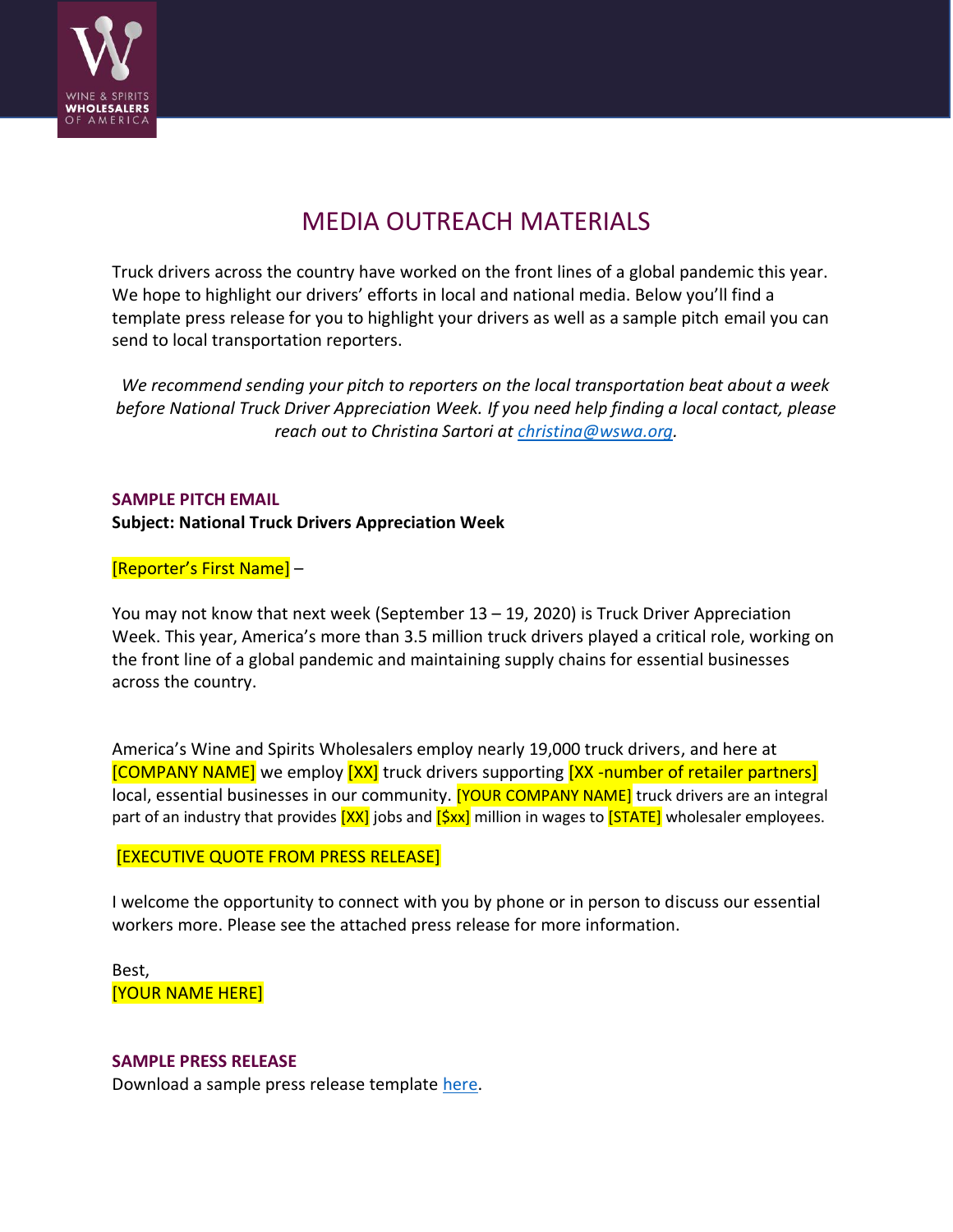

## SOCIAL MEDIA TOOLKIT

To celebrate our industry's nearly 19,000 truck drivers, we are asking our member companies to participate in a social media campaign with themed, coordinated posts and images throughout the week.

#### **SOCIAL MEDIA CALENDAR**

**Monday, September 14, 2020:** Celebrating National Truck Driver's Appreciation Week **Tuesday, September 15, 2020:** Celebrating our industry's essential workers **Wednesday, September 17, 2020:** State Economic Impact Data **Thursday, September 16, 2020:** Federal Economic Impact Data

Below are examples of posts that can be shared to your company's social media accounts to highlight the work of our truck drivers. Each platform has a unique audience and the below language and images are optimized for best effect. You can use the sample social media posts found below or make them your own! We ask that you amplify the hashtag **#WholesalersDeliver** when possible. You can also share posts from WSWA's [Twitter,](https://twitter.com/WSWAMedia) [Facebook](https://www.facebook.com/wswa/) or [LinkedIn](https://www.linkedin.com/company/wine-&-spirits-wholesalers-of-america) profiles throughout the week.

Contact Christina Sartori at [christina@wswa.org](mailto:christina@wswa.org) if you have any questions

#### **MONDAY, SEPTEMBER 14, 2020:**

Celebrating National Truck Driver's Appreciation Week

#### **TWITTER**

America's family-owned wine & spirit wholesalers employ nearly 19K truck drivers across the country. This week, we celebrate the critical role these men and women play in our industry!  $\bullet$  #WholeslaersDeliver #TruckDriverAppreciationWeek **[TDAW Twitter Image 01]** 

*Download TDAW Twitter Image 01 [here.](https://www.dropbox.com/s/2wj3tr5vikf8nug/TDAW%20Twitter%20Image%2001.png?dl=0)*

#### **FACEBOOK**

America's family-owned wine and spirit wholesalers employ nearly 19,000 truck drivers across the country. This week, we celebrate the critical role these men and women play in our industry!  $\bigcirc$  #WholeslaersDeliver #TruckDriverAppreciationWeek **[TDAW Facebook Image 01]** 

*Download TDAW Facebook Image 01 [here.](https://www.dropbox.com/s/80irgexibnrvffl/TDAW%20Facebook%20Image%2001.png?dl=0)*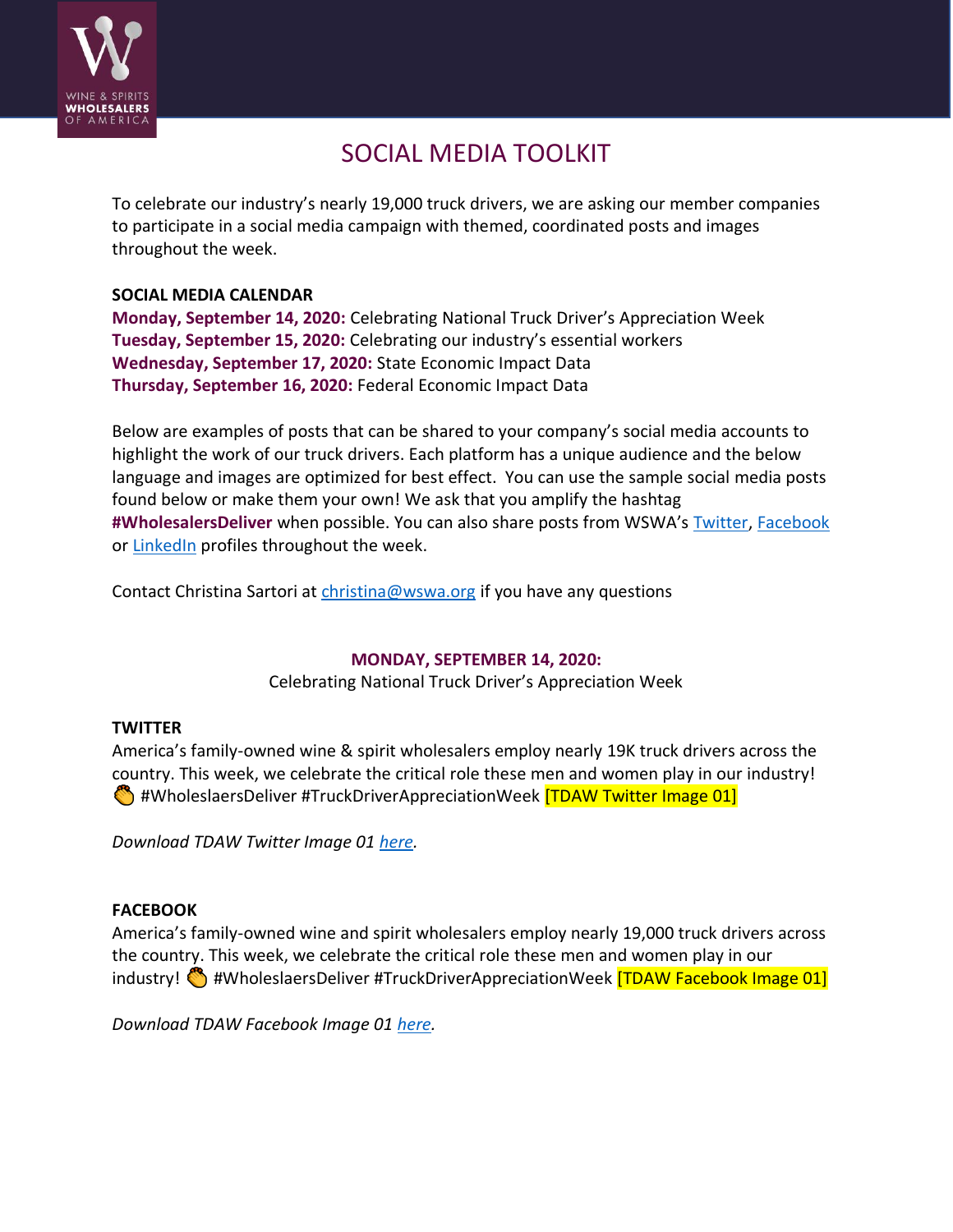

#### **TUESDAY, SEPTEMBER 15, 2020:**

Celebrating our industry's essential workers

We highly recommend sharing images of your truck drivers wearing PPE as well as the attached image below!

#### **TWITTER**

Our industry's nearly 19K truck drivers have been on the frontlines of the COVID-19 pandemic, maintaining critical supply chain infrastructure & supporting local businesses in communities across the country. #WholesalersDeliver #NationalTruckDriverAppreciationWeek [TDAW Twitter Image 02]

*Download TDAW Twitter Image 02 [here.](https://www.dropbox.com/s/l0q5e8tiiwsm70w/TDAW%20Twitter%20Image%2002.png?dl=0)*

#### **FACEBOOK**

Our industry's nearly 19K truck drivers have been on the frontlines of the global COVID-19 pandemic, maintaining critical supply chain infrastructure & supporting local businesses in communities across the country. #WholesalersDeliver #NationalTruckDriverAppreciationWeek [TDAW Facebook Image 02]

*Download TDAW Facebook Image 02 [here.](https://www.dropbox.com/s/of5gugleqq3wx4e/TDAW%20Facebook%20Image%2002.png?dl=0)*

**AMERICA'S FAMILY-OWNED WINE & SPIRITS WHOLESALER TRUCK DRIVERS ARE ESSENTIAL WORKERS, BRAVING THE FRONT LINES OF THE COVID-19 PANDEMIC AND DELIVERING TO ESSENTIAL BUSINESSES ACROSS THE COUNTRY.** 

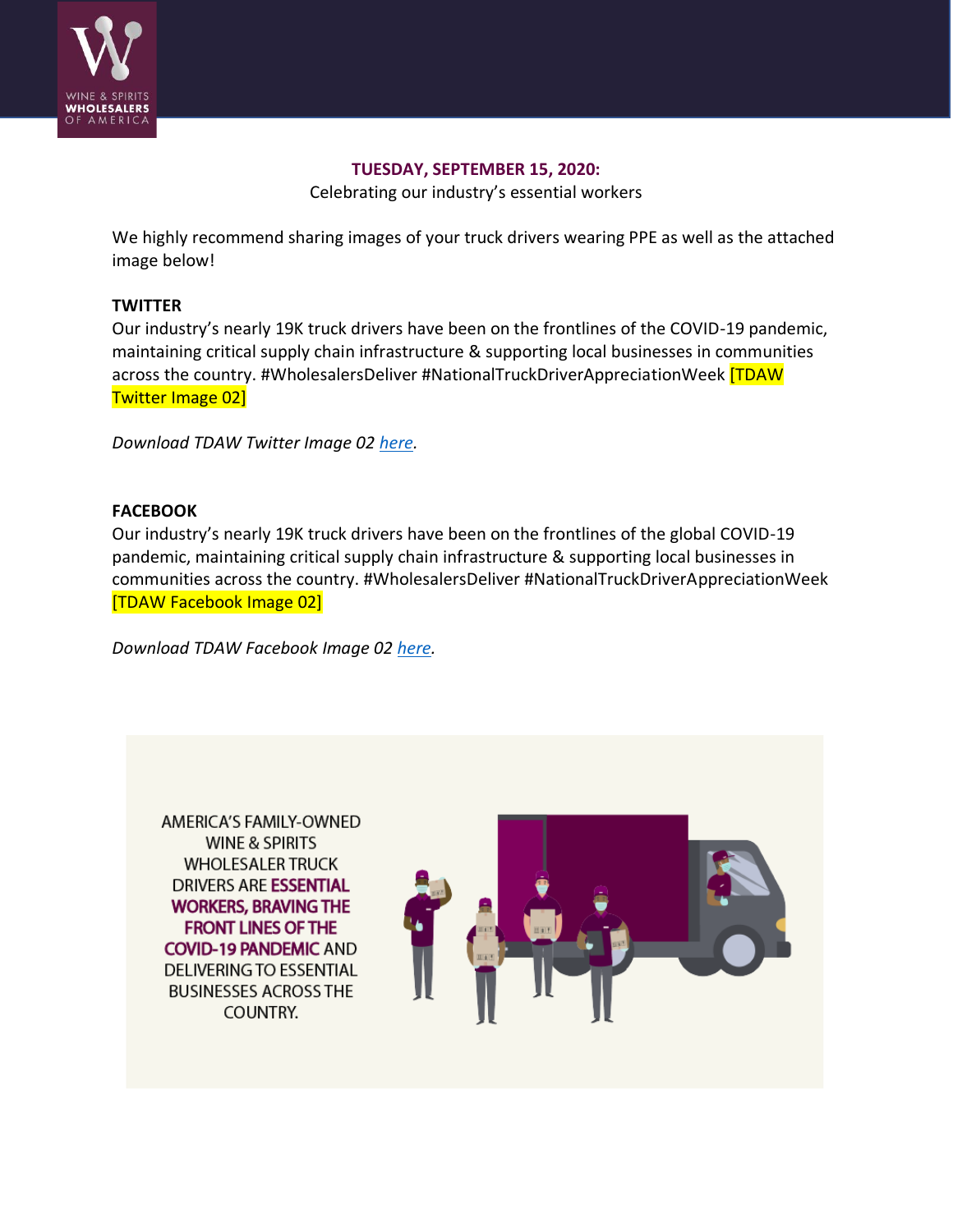

### **WEDNESDAY, SEPTEMBER 16, 2020:**

State Economic Impact Data

Today we're celebrating the wider impact our industry and our industry's truck drivers have on state economies across the country. You can find individualized state-by-state data through WSWA's Econ[omic Impact Database](https://www.wswa.org/data-and-impact/economic-database) or in the images below.

Click on your state to download the appropriate Twitter and Facebook images for your state!

| Alabama          | <b>Illinois</b>      | Montana               | <b>Rhode Island</b>   |
|------------------|----------------------|-----------------------|-----------------------|
| Alaska           | Indiana              | Nebraska              | <b>South Carolina</b> |
| Arizona          | lowa                 | <b>Nevada</b>         | <b>South Dakota</b>   |
| <b>Arkansas</b>  | <b>Kansas</b>        | <b>New Hampshire</b>  | <b>Tennessee</b>      |
| California       | Kentucky             | <b>New Jersey</b>     | <b>Texas</b>          |
| Colorado         | Louisiana            | <b>New Mexico</b>     | <b>Utah</b>           |
| Connecticut      | <b>Maine</b>         | <b>New York</b>       | Vermont               |
| <b>Delaware</b>  | Maryland             | <b>North Carolina</b> | <b>Virginia</b>       |
| Washington, D.C. | <b>Massachusetts</b> | <b>North Dakota</b>   | Washington            |
| <b>Florida</b>   | Michigan             | Ohio                  | <b>West Virginia</b>  |
| Georgia          | Minnesota            | Oklahoma              | <b>Wisconsin</b>      |
| Hawaii           | <b>Mississippi</b>   | Oregon                | <b>Wyoming</b>        |
| Idaho            | <b>Missouri</b>      | Pennsylvania          |                       |

#### **TWITTER**

[COMPANY NAME] employs [XX] truck drivers that support [XX -number of retailer partners] local, essential businesses in our community. [YOUR COMPANY NAME] truck drivers are an integral part of an industry that provides  $[XX]$  jobs and  $[Sxx]$  million in wages to  $[STATE]$  wholesaler employees. #WholesalersDeliver #TruckDriverAppreciationWeek

*Download the appropriate TDAW Twitter Image above*

#### **FACEBOOK**

COMPANY NAME] employs [XX] truck drivers that support [XX -number of retailer partners] local, essential businesses in our community. **[YOUR COMPANY NAME]** truck drivers are an integral part of an industry that provides  $[XX]$  jobs and  $[SX]$  million in wages to  $[STATE]$  wholesaler employees. #WholesalersDeliver #TruckDriverAppreciationWeek

*Download the appropriate TDAW Facebook Image above.*